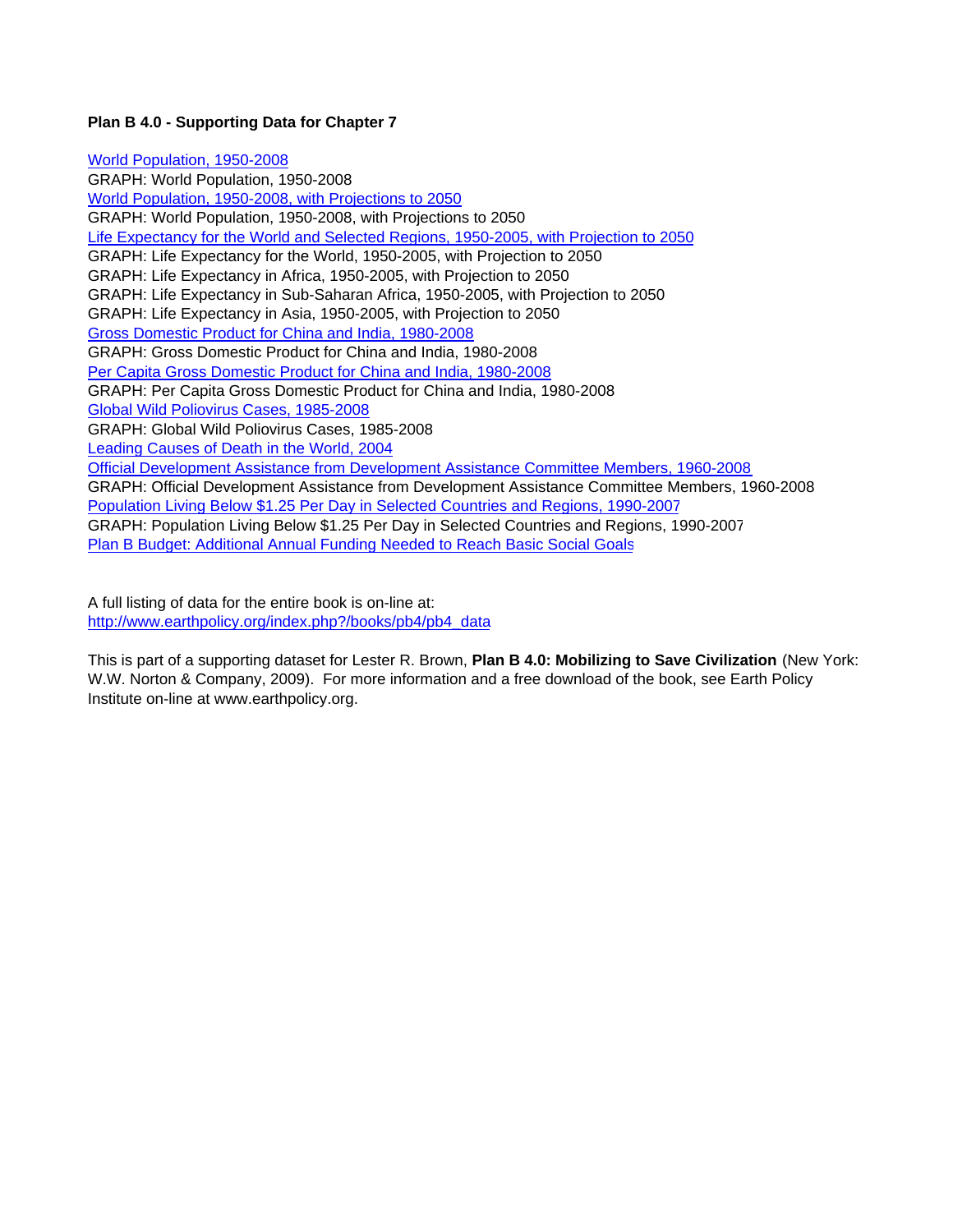## **World Population, 1950-2008**

| Year | Population      |
|------|-----------------|
|      | <b>Billions</b> |
|      |                 |
| 1950 | 2.53            |
| 1951 | 2.58            |
| 1952 | 2.62            |
| 1953 | 2.67            |
| 1954 | 2.72            |
| 1955 | 2.76            |
| 1956 | 2.81            |
| 1957 | 2.86            |
| 1958 | 2.91            |
| 1959 | 2.97            |
| 1960 | 3.02            |
| 1961 | 3.08            |
| 1962 | 3.14            |
| 1963 | 3.20            |
| 1964 | 3.27            |
| 1965 | 3.33            |
| 1966 | 3.40            |
| 1967 | 3.47            |
| 1968 | 3.54            |
| 1969 | 3.61            |
| 1970 | 3.69            |
| 1971 | 3.76            |
| 1972 | 3.84            |
| 1973 | 3.91            |
| 1974 | 3.99            |
| 1975 | 4.06            |
| 1976 | 4.14            |
| 1977 | 4.21            |
| 1978 | 4.29            |
| 1979 | 4.36            |
|      | 4.44            |
| 1980 |                 |
| 1981 | 4.52            |
| 1982 | 4.60            |
| 1983 | 4.68            |
| 1984 | 4.76            |
| 1985 | 4.85            |
| 1986 | 4.93            |
| 1987 | 5.02            |
| 1988 | 5.11            |
| 1989 | 5.20            |
| 1990 | 5.29            |
| 1991 | 5.38            |
| 1992 | 5.46            |
| 1993 | 5.55            |
| 1994 | 5.63            |
| 1995 | 5.71            |
| 1996 | 5.79            |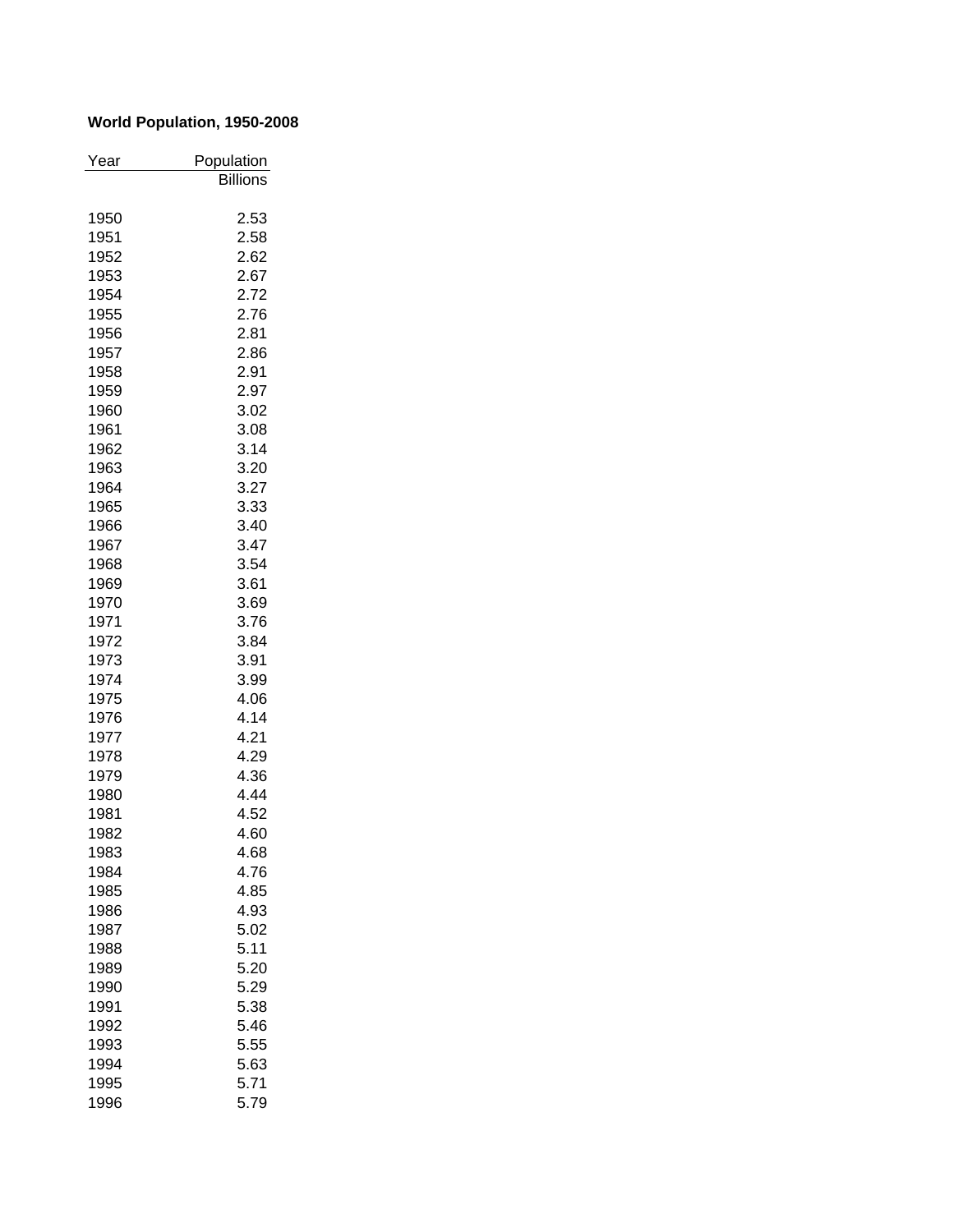| 1997 | 5.88 |
|------|------|
| 1998 | 5.96 |
| 1999 | 6.04 |
| 2000 | 6.12 |
| 2001 | 6.19 |
| 2002 | 6.27 |
| 2003 | 6.35 |
| 2004 | 6.43 |
| 2005 | 6.51 |
| 2006 | 6.59 |
| 2007 | 6.67 |
| 2008 | 6.75 |

Source: United Nations Population Division, *World Population Prospects: The 2008 Revision Population Database*, electronic database, at http://esa.un.org/unpp, updated 11 March 2009.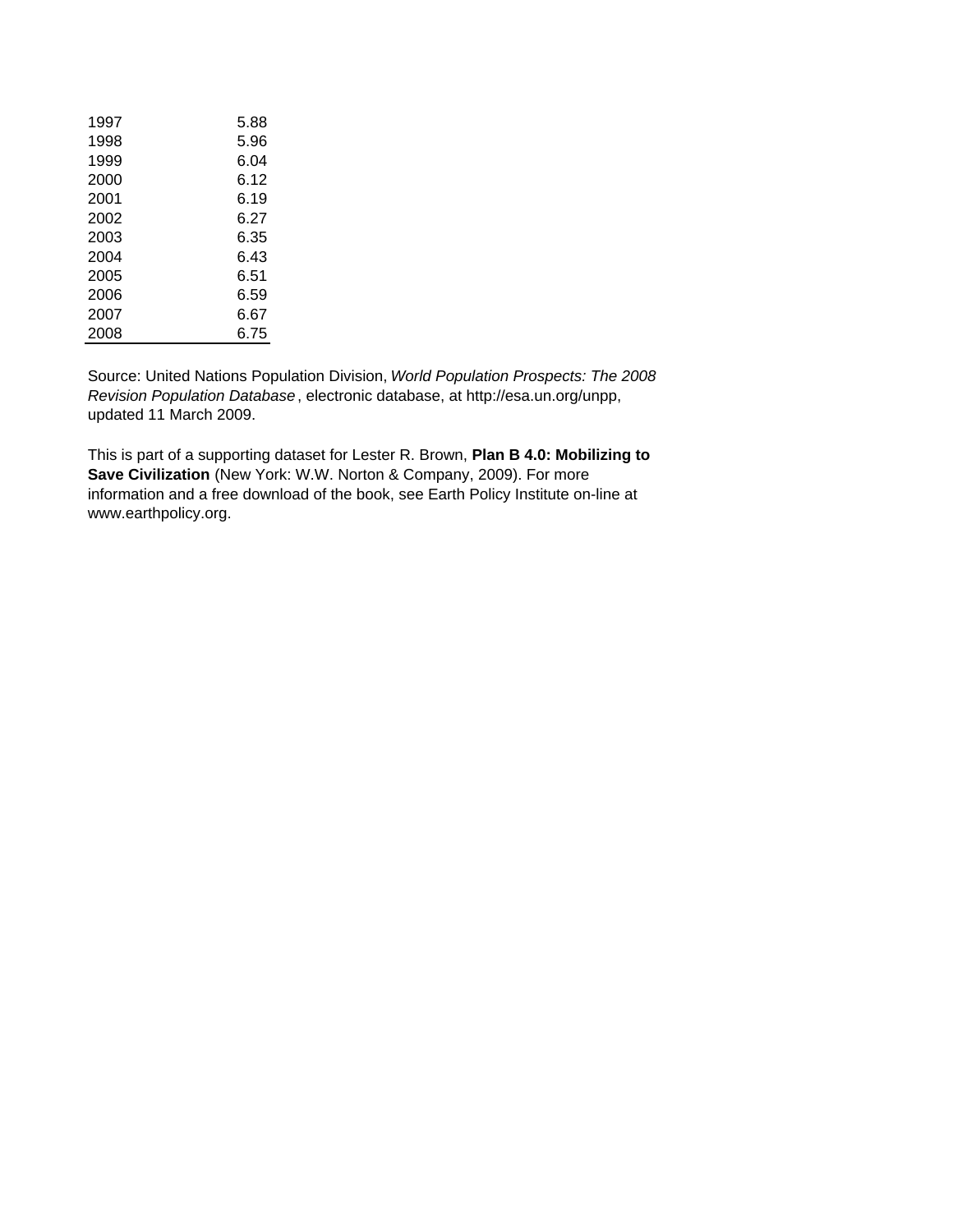World Population, 1950-2008

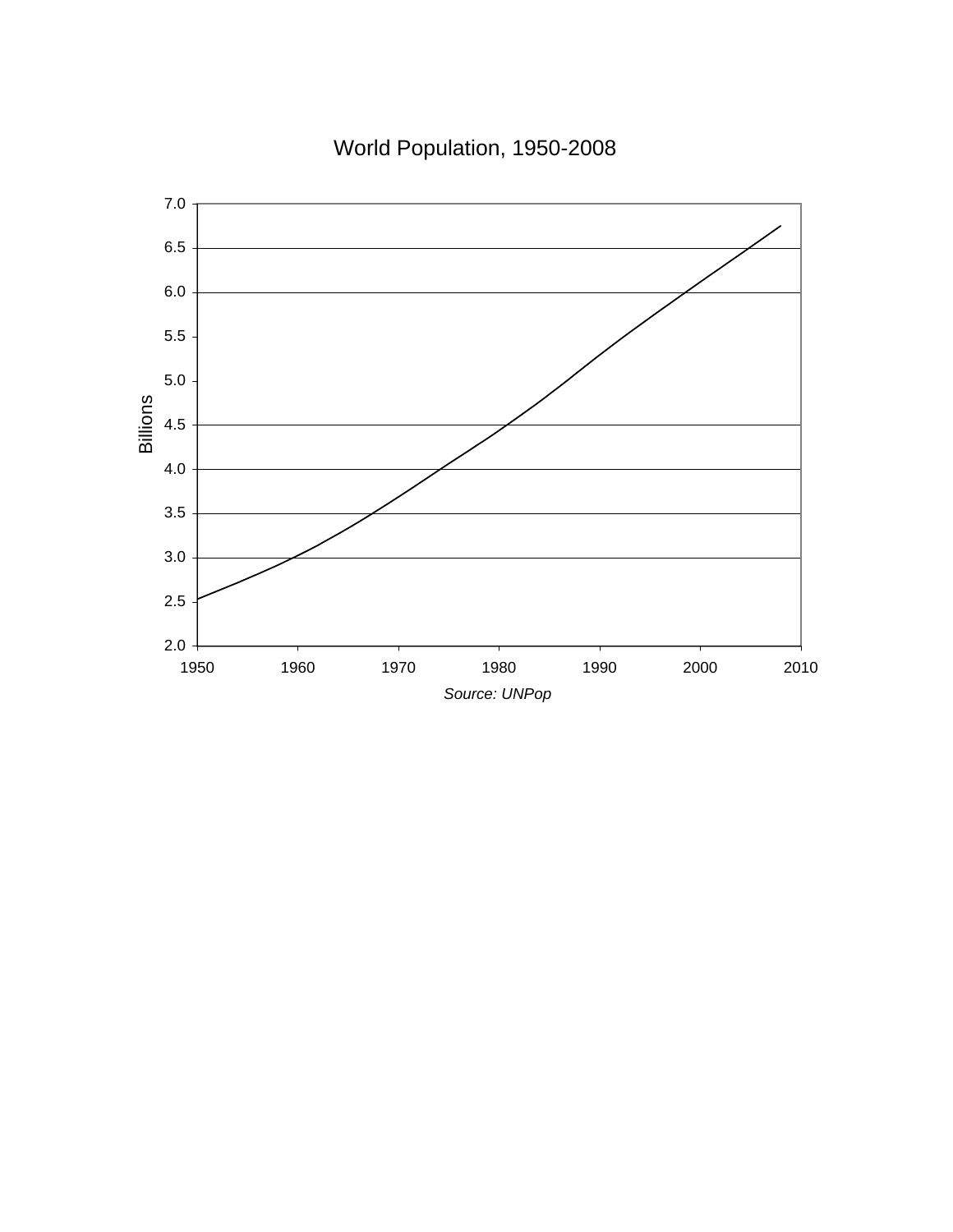#### **World Population, 1950-2008, with Projections to 2050**

|      |                 |      |              | <b>Population Projections</b> |      |
|------|-----------------|------|--------------|-------------------------------|------|
| Year | Population      | Year | Low          | Medium                        | High |
|      | <b>Billions</b> |      |              | <b>Billions</b>               |      |
|      |                 |      |              |                               |      |
| 1950 | 2.5             | 2009 | 6.8          | 6.8                           | 6.8  |
| 1951 | 2.6             | 2010 | 6.9          | 6.9                           | 6.9  |
| 1952 | 2.6             | 2011 | 7.0          | 7.0                           | 7.0  |
| 1953 | 2.7             | 2012 | 7.0          | 7.1                           | 7.1  |
| 1954 | 2.7             | 2013 | 7.1          | 7.1                           | 7.2  |
| 1955 | 2.8             | 2014 | 7.2          | 7.2                           | 7.3  |
| 1956 | 2.8             | 2015 | 7.2          | 7.3                           | 7.4  |
| 1957 | 2.9             | 2016 | 7.3          | 7.4                           | 7.5  |
| 1958 | 2.9             | 2017 | 7.3          | 7.5                           | 7.6  |
| 1959 | 3.0             | 2018 | 7.4          | 7.5                           | 7.7  |
| 1960 | 3.0             | 2019 | 7.5          | 7.6                           | 7.8  |
| 1961 | 3.1             | 2020 | 7.5          | 7.7                           | 7.9  |
| 1962 | 3.1             | 2021 | 7.5          | 7.7                           | 7.9  |
| 1963 | 3.2             | 2022 | 7.6          | 7.8                           | 8.0  |
| 1964 | 3.3             | 2023 | 7.6          | 7.9                           | 8.1  |
| 1965 | 3.3             | 2024 | 7.7          | 7.9                           | 8.2  |
| 1966 | 3.4             | 2025 | 7.7          | 8.0                           | 8.3  |
| 1967 | 3.5             | 2026 | 7.7          | 8.1                           | 8.4  |
| 1968 | 3.5             | 2027 | 7.8          | 8.1                           | 8.5  |
| 1969 | 3.6             | 2028 | $7.8$        | 8.2                           | 8.6  |
| 1970 | 3.7             | 2029 | 7.8          | 8.3                           | 8.7  |
| 1971 | 3.8             | 2030 | 7.9          | 8.3                           | 8.8  |
| 1972 | 3.8             | 2031 | 7.9          | 8.4                           | 8.8  |
| 1973 | 3.9             | 2032 | 7.9          | 8.4                           | 8.9  |
| 1974 | 4.0             | 2033 | 7.9          | 8.5                           | 9.0  |
| 1975 | 4.1             | 2034 | 7.9          | 8.5                           | 9.1  |
| 1976 | 4.1             | 2035 | 8.0          | 8.6                           | 9.2  |
| 1977 | 4.2             | 2036 | 8.0          | 8.6                           | 9.3  |
| 1978 | 4.3             | 2037 | 8.0          | 8.7                           | 9.4  |
| 1979 | 4.4             | 2038 | 8.0          | 8.7                           | 9.4  |
| 1980 | 4.4             | 2039 | 8.0          | 8.8                           | 9.5  |
| 1981 | 4.5             | 2040 | 8.0          | 8.8                           | 9.6  |
| 1982 | 4.6             | 2041 | 8.0          | 8.8                           | 9.7  |
| 1983 | 4.7             | 2042 | 8.0          | 8.9                           | 9.8  |
| 1984 | 4.8             | 2043 | 8.0          | 8.9                           | 9.9  |
| 1985 | 4.8             | 2044 | $_{\rm 8.0}$ | 9.0                           | 10.0 |
| 1986 | 4.9             | 2045 | 8.0          | 9.0                           | 10.0 |
| 1987 | 5.0             | 2046 | 8.0          | 9.0                           | 10.1 |
| 1988 | 5.1             | 2047 | 8.0          | 9.1                           | 10.2 |
| 1989 | 5.2             | 2048 | 8.0          | 9.1                           | 10.3 |
| 1990 | 5.3             | 2049 | $8.0\,$      | 9.1                           | 10.4 |
| 1991 | 5.4             | 2050 | 8.0          | 9.1                           | 10.5 |
| 1992 | 5.5             |      |              |                               |      |
| 1993 | 5.5             |      |              |                               |      |
| 1994 | 5.6             |      |              |                               |      |
| 1995 | 5.7             |      |              |                               |      |
| 1996 | 5.8             |      |              |                               |      |
| 1997 | 5.9             |      |              |                               |      |
| 1998 | 6.0             |      |              |                               |      |
| 1999 | 6.0             |      |              |                               |      |
| 2000 | 6.1             |      |              |                               |      |
| 2001 | 6.2             |      |              |                               |      |
| 2002 | 6.3             |      |              |                               |      |
| 2003 | 6.4             |      |              |                               |      |
| 2004 | 6.4             |      |              |                               |      |
| 2005 | 6.5             |      |              |                               |      |
| 2006 | 6.6             |      |              |                               |      |
| 2007 | 6.7             |      |              |                               |      |
| 2008 | 6.8             |      |              |                               |      |

Source: United Nations Population Division, *World Population Prospects: The 2008 Revision Population Database* , electronic database, at esa.un.org/unpp, updated 11 March 2009.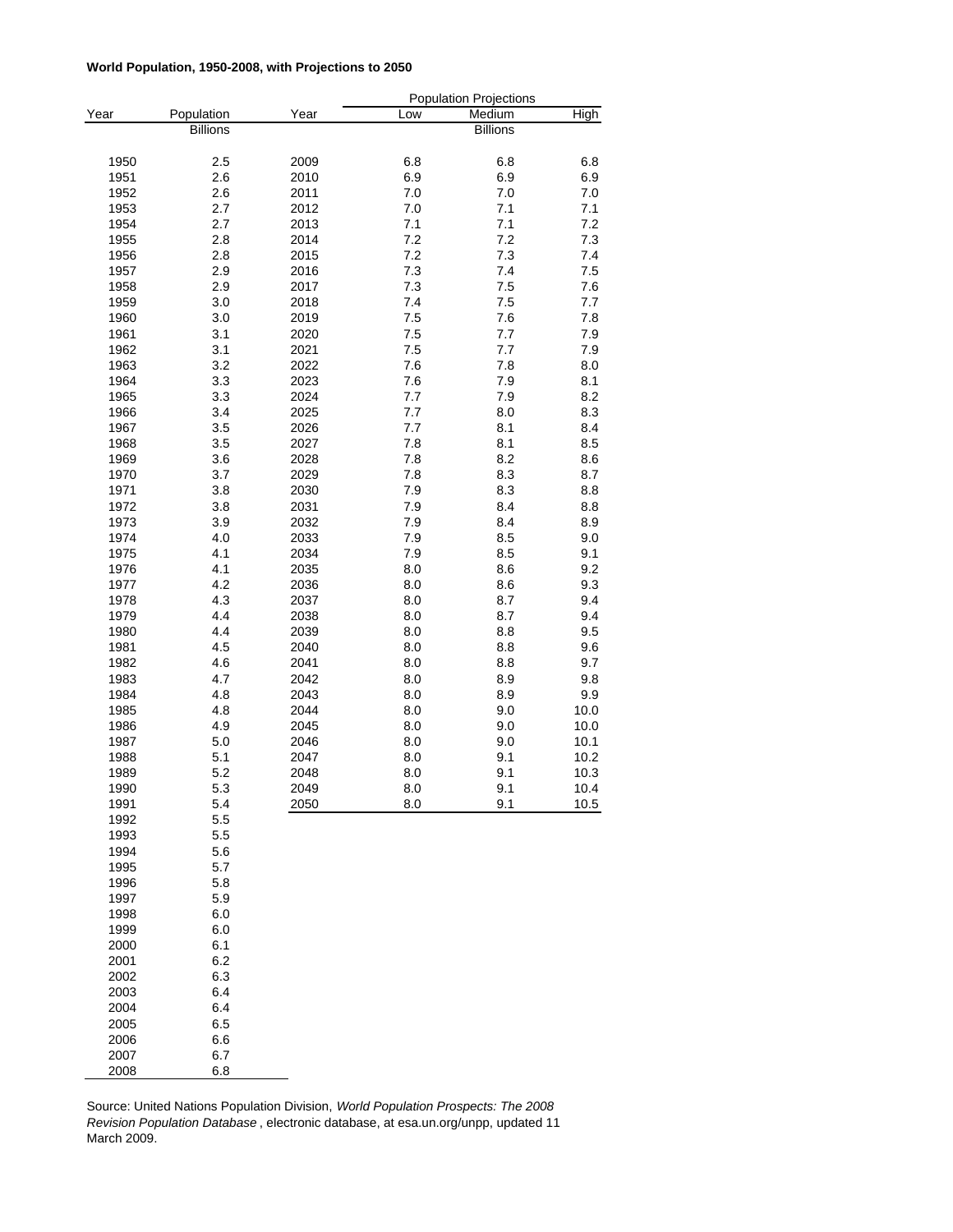

# World Population, 1950-2008, with Projections to 2050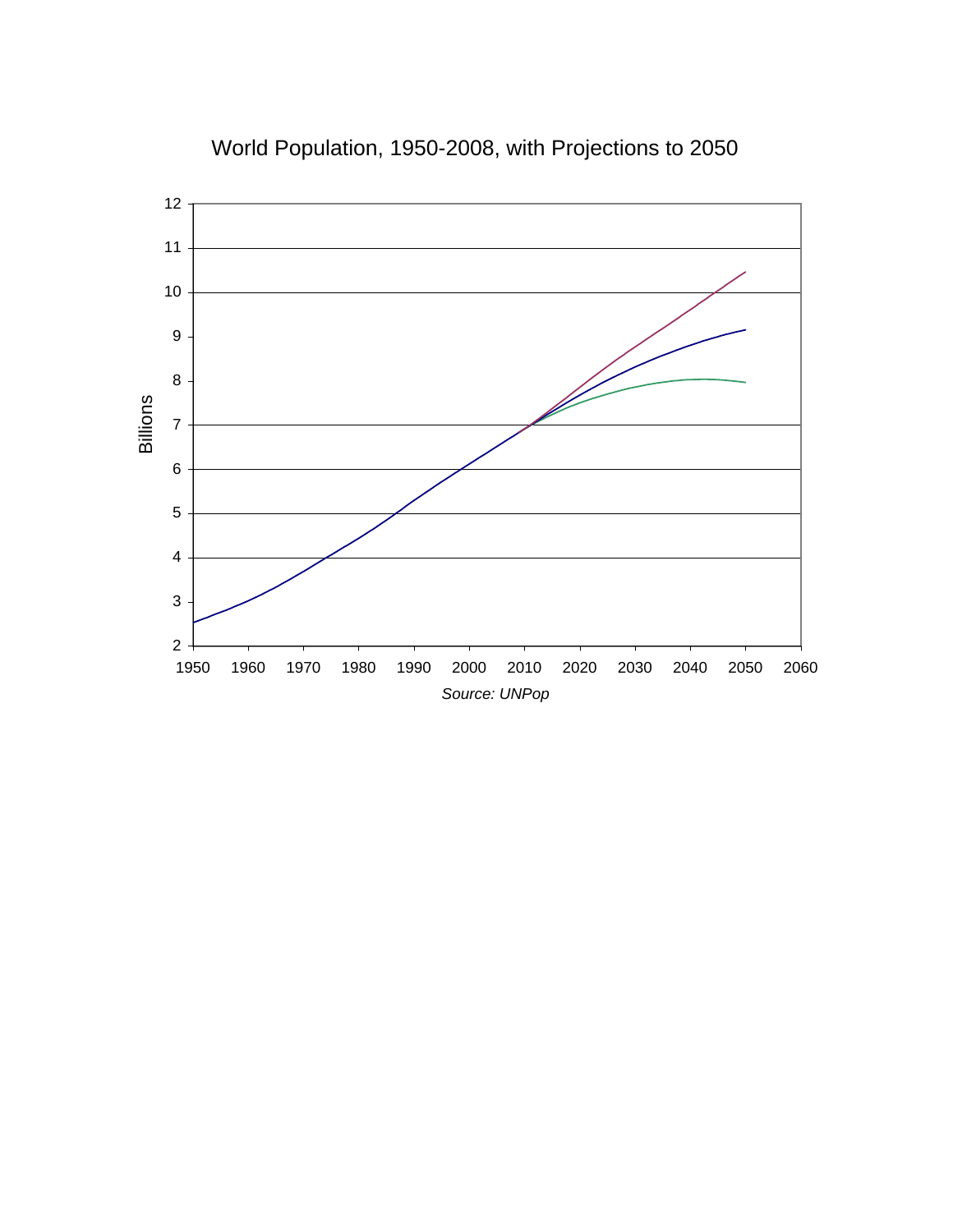| Life Expectancy for the World and Selected Regions, 1950-2005, with Projection to 2050 |  |  |
|----------------------------------------------------------------------------------------|--|--|
|----------------------------------------------------------------------------------------|--|--|

|           |        | Sub-    |      |        | Latin America |          |         |       |
|-----------|--------|---------|------|--------|---------------|----------|---------|-------|
|           |        | Saharan |      |        | & the         | $U.S.$ & |         |       |
| Period    | Africa | Africa  | Asia | Europe | Caribbean     | Canada   | Oceania | World |
|           |        |         |      |        | Years         |          |         |       |
| 1950-1955 | 39     | 38      | 41   | 66     | 51            | 69       | 60      | 47    |
| 1955-1960 | 41     | 40      | 44   | 68     | 54            | 70       | 62      | 49    |
| 1960-1965 | 43     | 42      | 48   | 70     | 57            | 70       | 64      | 52    |
| 1965-1970 | 44     | 43      | 54   | 70     | 59            | 70       | 65      | 56    |
| 1970-1975 | 46     | 45      | 57   | 71     | 61            | 72       | 66      | 58    |
| 1975-1980 | 49     | 47      | 59   | 71     | 63            | 73       | 68      | 60    |
| 1980-1985 | 50     | 48      | 61   | 72     | 65            | 74       | 70      | 62    |
| 1985-1990 | 51     | 49      | 63   | 73     | 67            | 75       | 71      | 63    |
| 1990-1995 | 52     | 49      | 64   | 73     | 69            | 76       | 72      | 64    |
| 1995-2000 | 52     | 49      | 66   | 73     | 71            | 78       | 73      | 65    |
| 2000-2005 | 53     | 50      | 68   | 74     | 72            | 78       | 75      | 66    |
| 2005-2010 | 54     | 51      | 69   | 75     | 73            | 79       | 76      | 68    |
| 2010-2015 | 56     | 53      | 70   | 76     | 75            | 80       | 77      | 69    |
| 2015-2020 | 58     | 55      | 72   | 77     | 76            | 81       | 78      | 70    |
| 2020-2025 | 59     | 57      | 73   | 78     | 76            | 81       | 79      | 71    |
| 2025-2030 | 61     | 59      | 74   | 79     | 77            | 82       | 80      | 72    |
| 2030-2035 | 63     | 61      | 75   | 80     | 78            | 82       | 80      | 73    |
| 2035-2040 | 64     | 63      | 75   | 80     | 79            | 83       | 81      | 74    |
| 2040-2045 | 66     | 64      | 76   | 81     | 79            | 83       | 82      | 75    |
| 2045-2050 | 67     | 66      | 77   | 82     | 80            | 83       | 82      | 76    |

Source: Compiled by Earth Policy Institute from U.N. Population Division, *World Population Prospects: The 2008 Revision* , *CD-ROM Edition* (Rome: May 2009).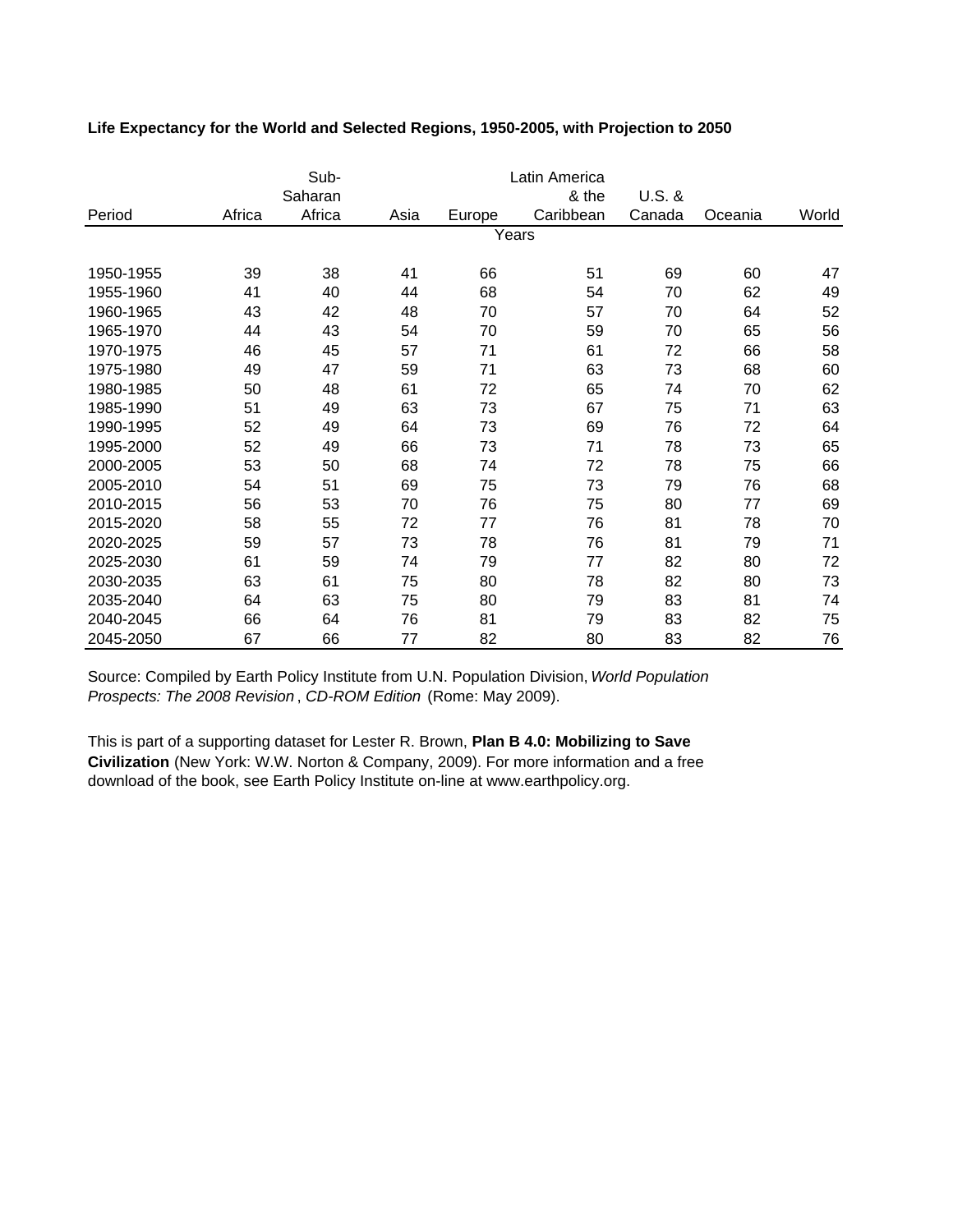

# Life Expectancy for the World, 1950-2005, with Projection to 2050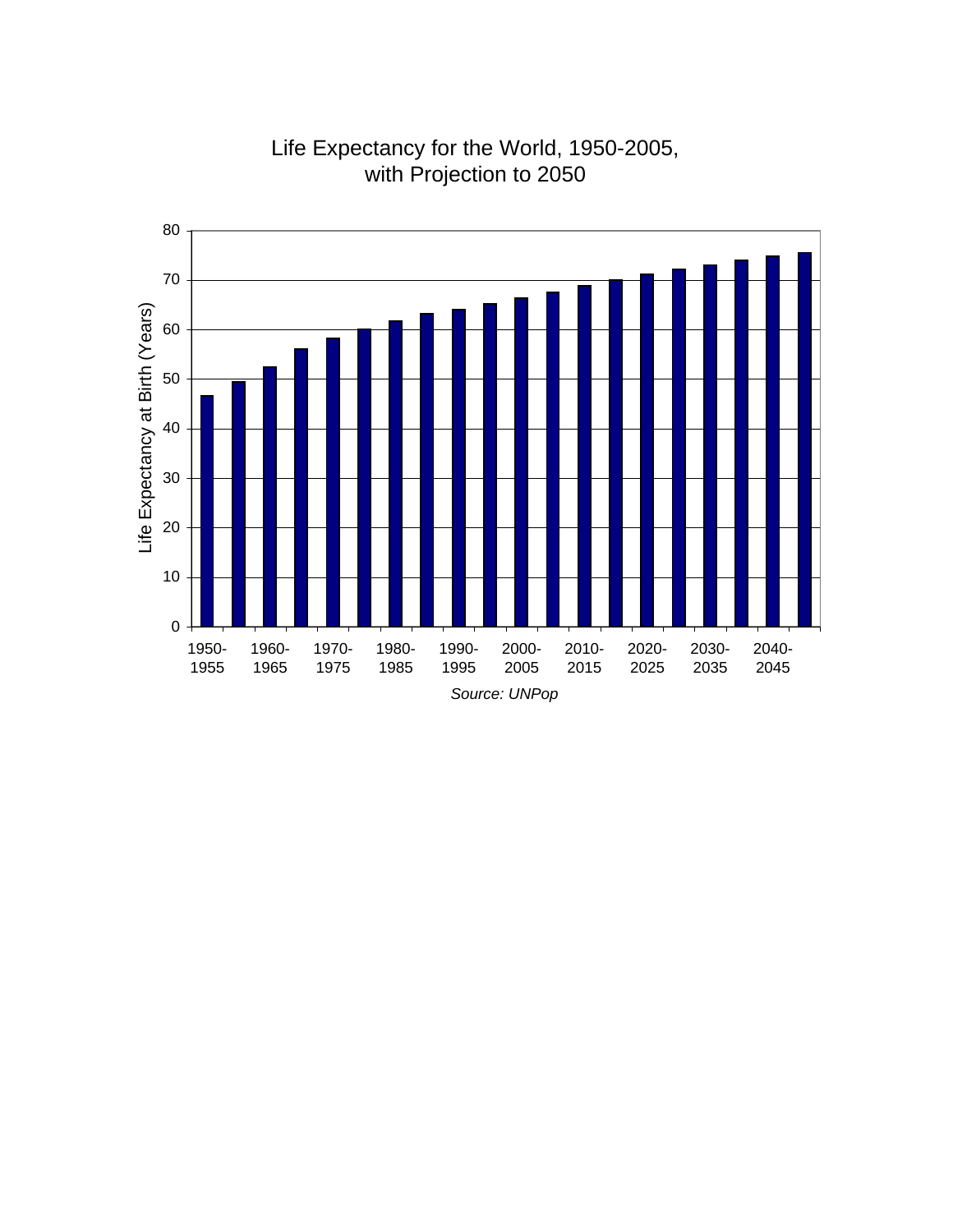

# Life Expectancy in Africa, 1950-2005, with Projection to 2050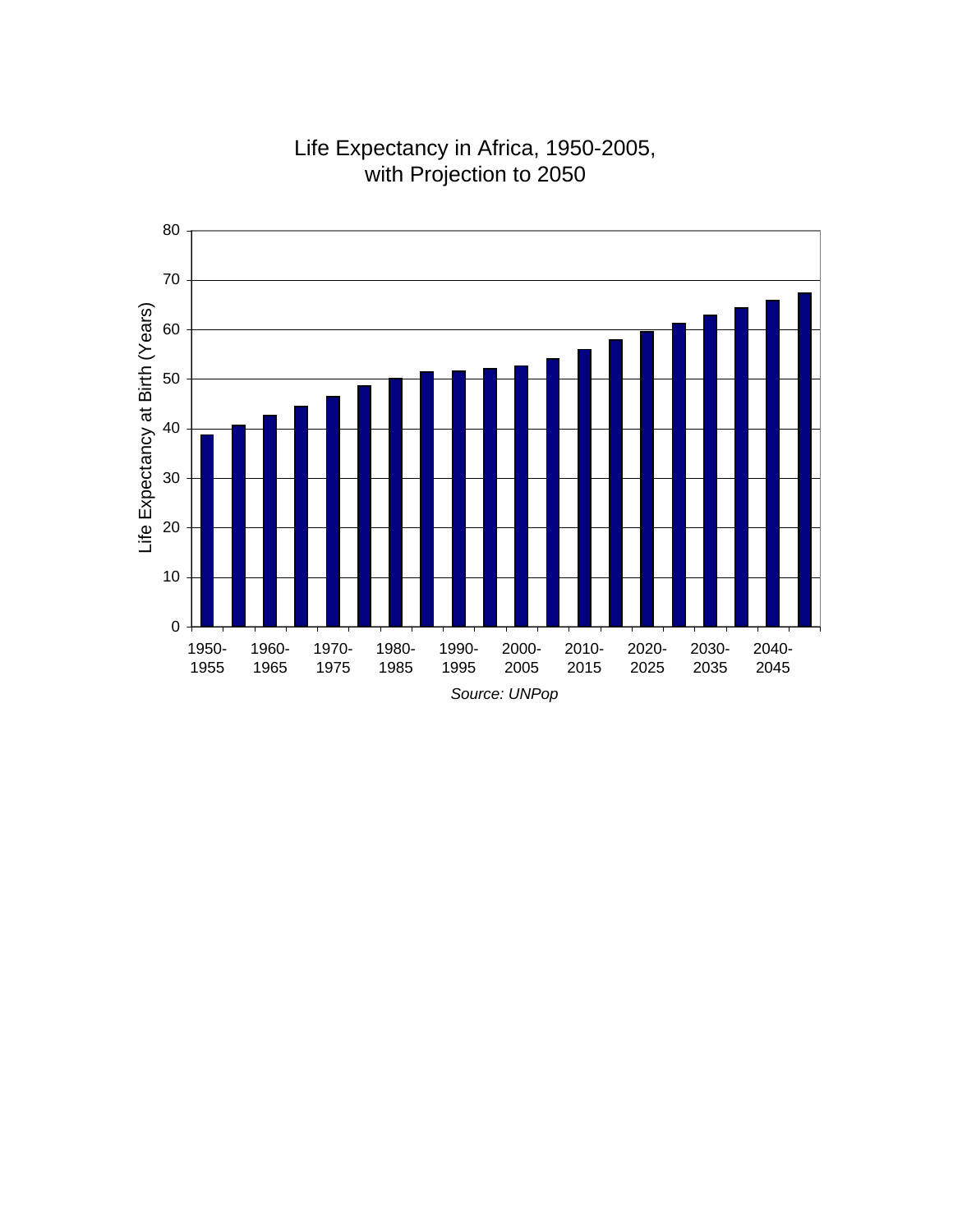

Life Expectancy in Sub-Saharan Africa, 1950-2005, with Projection to 2050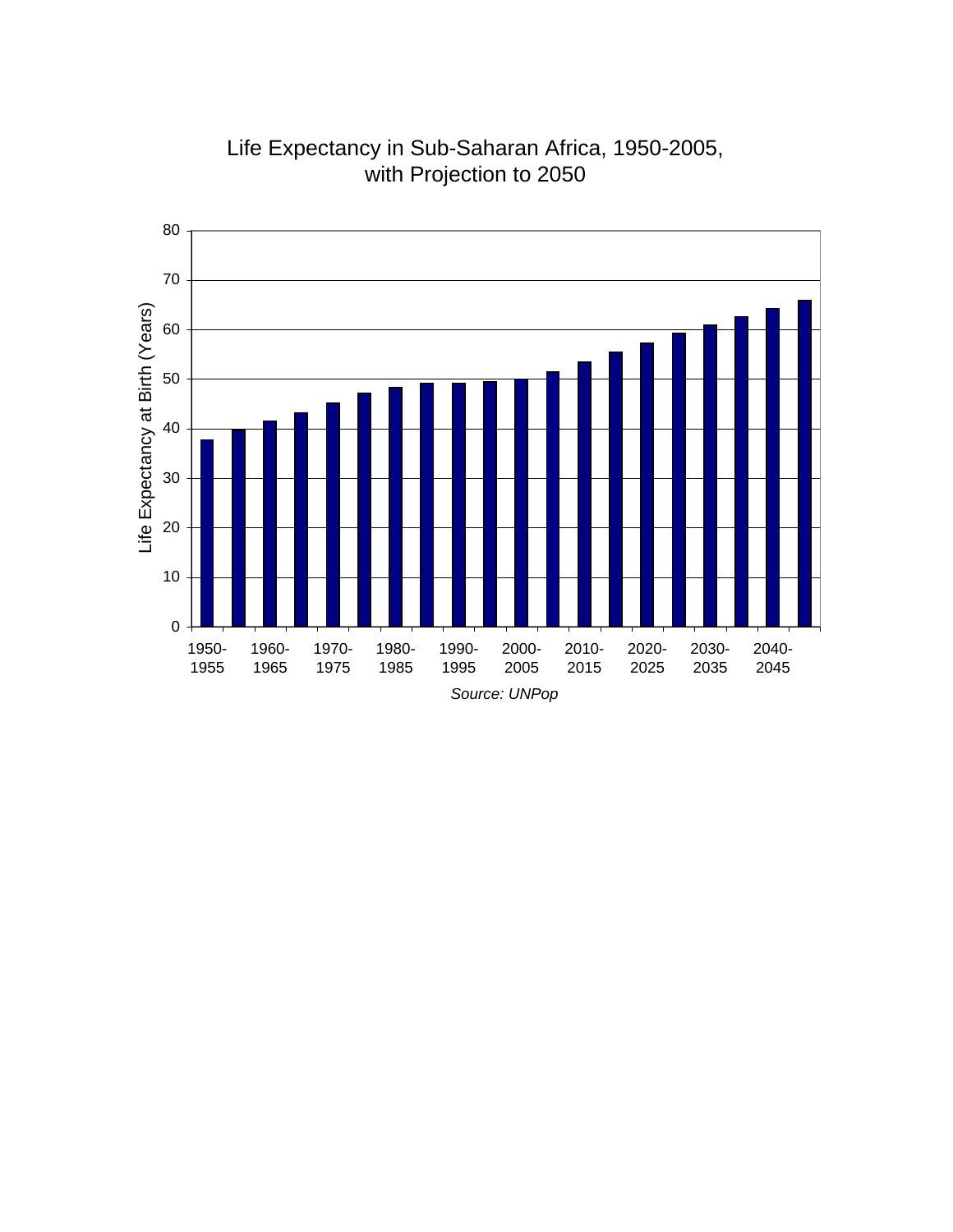

# Life Expectancy in Asia, 1950-2005, with Projection to 2050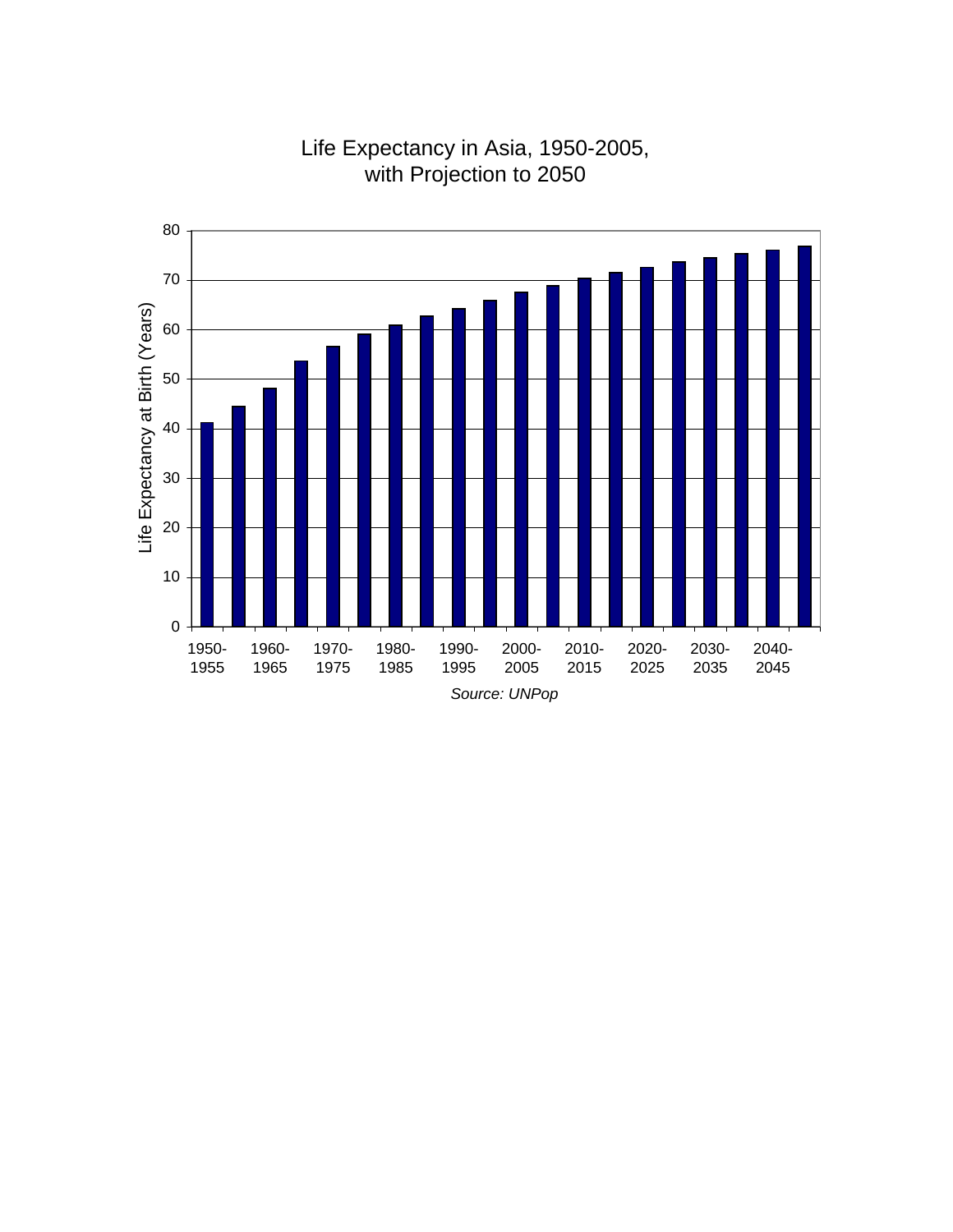### **Gross Domestic Product for China and India, 1980-2008**

| Year | China                               | India |
|------|-------------------------------------|-------|
|      | Billion U.S. Dollars (Current Year) |       |
|      |                                     |       |
| 1980 | 309                                 | 177   |
| 1981 | 293                                 | 189   |
| 1982 | 281                                 | 195   |
| 1983 | 302                                 | 211   |
| 1984 | 311                                 | 212   |
| 1985 | 307                                 | 220   |
| 1986 | 298                                 | 242   |
| 1987 | 324                                 | 267   |
| 1988 | 404                                 | 293   |
| 1989 | 451                                 | 292   |
| 1990 | 390                                 | 314   |
| 1991 | 409                                 | 279   |
| 1992 | 488                                 | 281   |
| 1993 | 613                                 | 275   |
| 1994 | 559                                 | 312   |
| 1995 | 728                                 | 354   |
| 1996 | 856                                 | 365   |
| 1997 | 953                                 | 408   |
| 1998 | 1,019                               | 412   |
| 1999 | 1,083                               | 439   |
| 2000 | 1,198                               | 462   |
| 2001 | 1,325                               | 473   |
| 2002 | 1,454                               | 495   |
| 2003 | 1,641                               | 573   |
| 2004 | 1,932                               | 669   |
| 2005 | 2,236                               | 784   |
| 2006 | 2,658                               | 875   |
| 2007 | 3,382                               | 1,102 |
| 2008 | 4,402                               | 1,210 |

Source: International Monetary Fund (IMF), *World Economic Outlook 2009* , electronic database, at http://www.imf.org/external/pubs/ft/weo/2009/01/weodata/index.aspx, updated April 2009.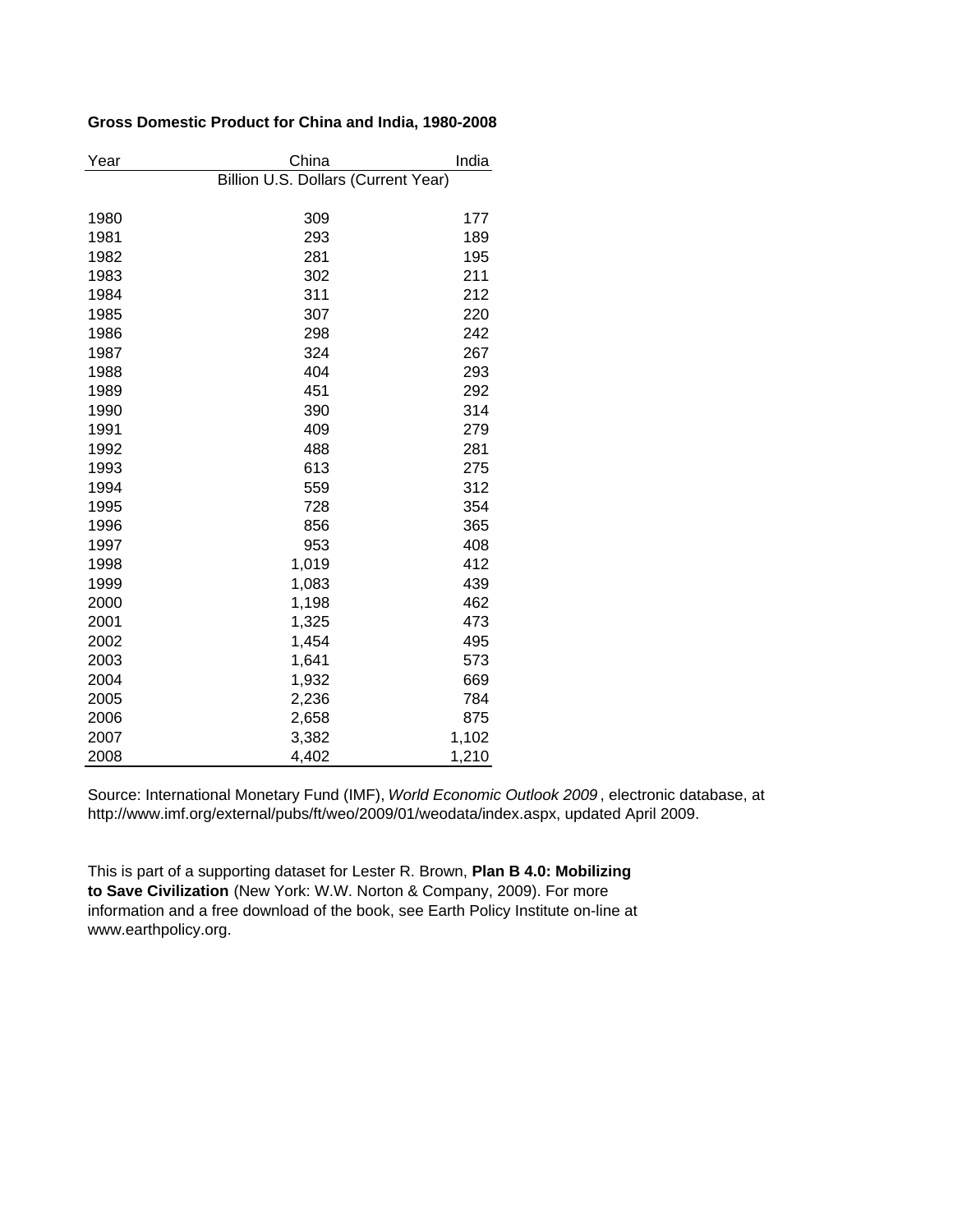

## Gross Domestic Product for China and India, 1980-2008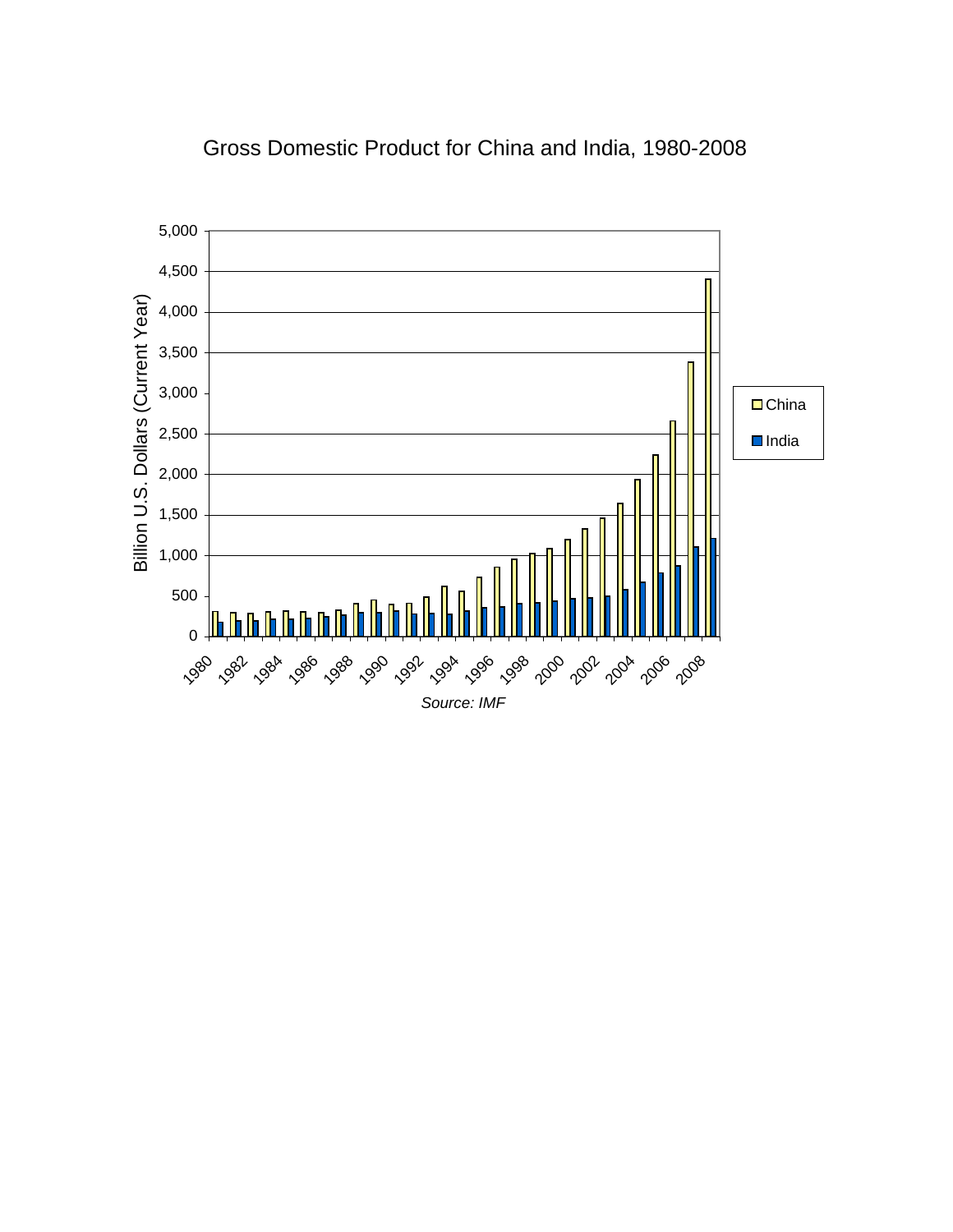|  |  |  |  | Per Capita Gross Domestic Product for China and India, 1980-2008 |
|--|--|--|--|------------------------------------------------------------------|
|  |  |  |  |                                                                  |

| Year | China                       |       |  |  |
|------|-----------------------------|-------|--|--|
|      | U.S. Dollars (Current Year) |       |  |  |
|      |                             |       |  |  |
| 1980 | 313                         | 255   |  |  |
| 1981 | 292                         | 267   |  |  |
| 1982 | 277                         | 270   |  |  |
| 1983 | 293                         | 285   |  |  |
| 1984 | 298                         | 280   |  |  |
| 1985 | 290                         | 284   |  |  |
| 1986 | 277                         | 305   |  |  |
| 1987 | 296                         | 330   |  |  |
| 1988 | 364                         | 354   |  |  |
| 1989 | 400                         | 345   |  |  |
| 1990 | 341                         | 363   |  |  |
| 1991 | 353                         | 315   |  |  |
| 1992 | 417                         | 311   |  |  |
| 1993 | 517                         | 298   |  |  |
| 1994 | 467                         | 332   |  |  |
| 1995 | 601                         | 369   |  |  |
| 1996 | 699                         | 373   |  |  |
| 1997 | 771                         | 410   |  |  |
| 1998 | 817                         | 406   |  |  |
| 1999 | 861                         | 426   |  |  |
| 2000 | 946                         | 440   |  |  |
| 2001 | 1,038                       | 443   |  |  |
| 2002 | 1,132                       | 456   |  |  |
| 2003 | 1,270                       | 519   |  |  |
| 2004 | 1,486                       | 597   |  |  |
| 2005 | 1,710                       | 689   |  |  |
| 2006 | 2,022                       | 757   |  |  |
| 2007 | 2,560                       | 940   |  |  |
| 2008 | 3,315                       | 1,016 |  |  |

Source: International Monetary Fund (IMF), World Economic Outlook 2009, electronic database, at http://www.imf.org/external/pubs/ft/weo/2009/01/weodata/index.aspx, updated April 2009.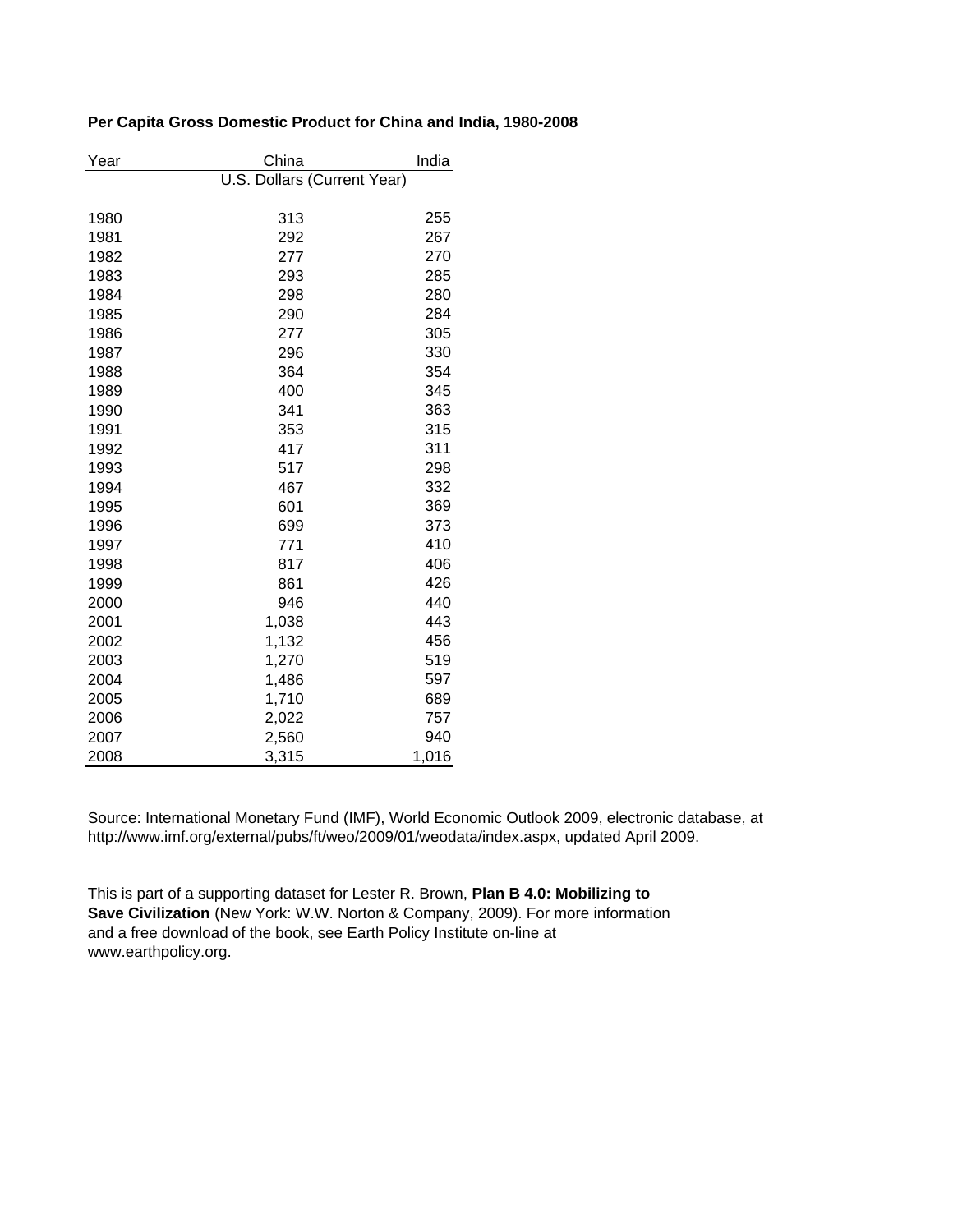

Per Capita Gross Domestic Product for China and India, 1980-2008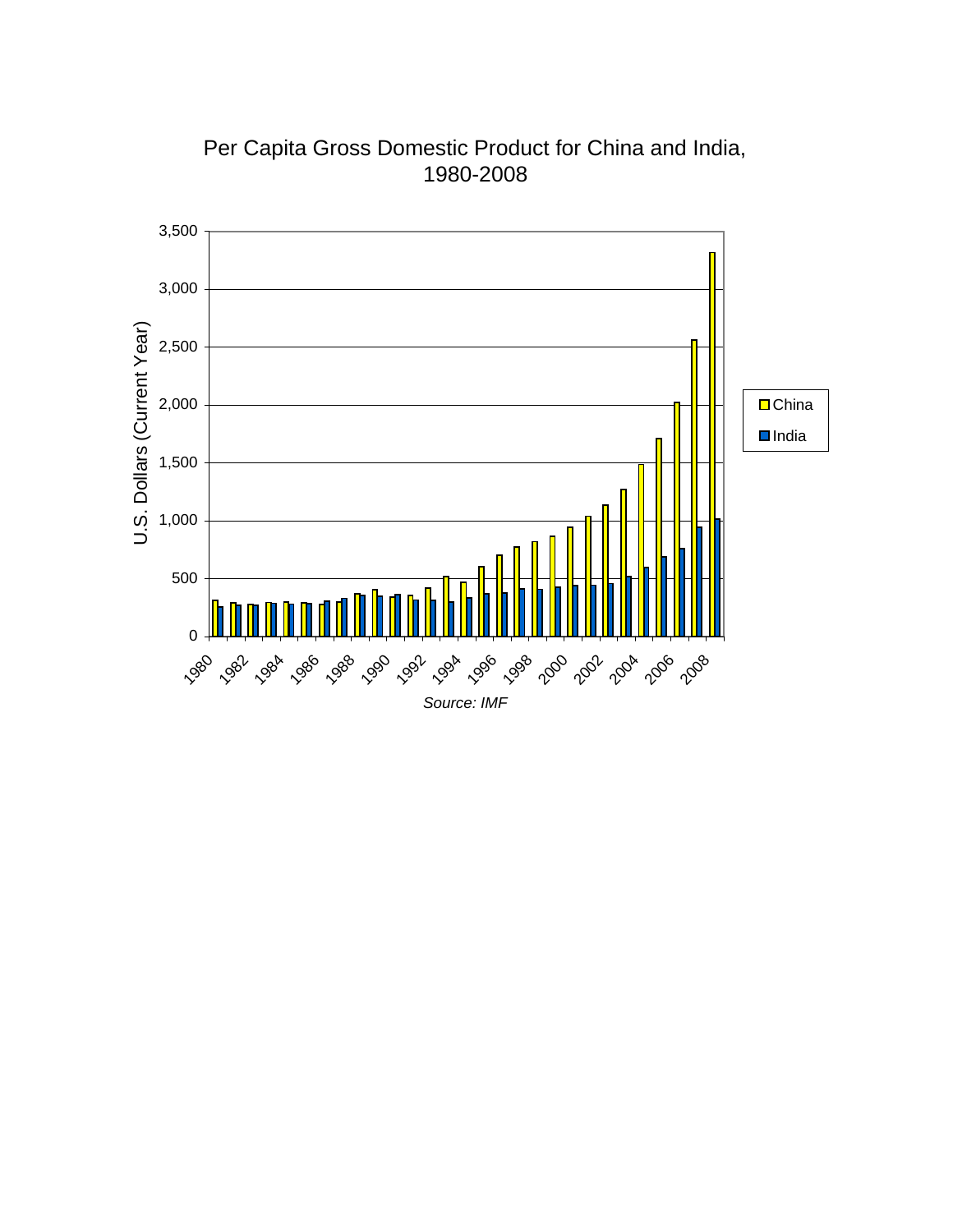### **Global Wild Poliovirus Cases, 1985-2008**

|      | Estimated and   |
|------|-----------------|
| Year | Reported Cases* |
|      |                 |
| 1985 | 387,000         |
| 1986 | 323,000         |
| 1987 | 394,000         |
| 1988 | 345,000         |
| 1989 | 261,000         |
| 1990 | 233,000         |
| 1991 | 134,000         |
| 1992 | 137,000         |
| 1993 | 76,000          |
| 1994 | 73,000          |
| 1995 | 60,000          |
| 1996 | 33,000          |
| 1997 | 18,000          |
| 1998 | 10,000          |
| 1999 | 10,000          |
| 2000 | 719             |
| 2001 | 483             |
| 2002 | 1,918           |
| 2003 | 784             |
| 2004 | 1,255           |
| 2005 | 1,979           |
| 2006 | 1,997           |
| 2007 | 1,315           |
| 2008 | 1,651           |

\*Note: Cases prior to 2000 are largely comprised of estimates because disease surveillance was not sufficiently sensitive to provide a precise number of cases.

Source: 1985-1999 from Oliver Rosenbauer, World Health Organization (WHO), "Progress in Polio Eradication, Estimated and Reported Polio Cases, 1985-2006," September 2007; 2000-2009 from "Wild Poliovirus 2000-2009," in WHO Global Polio Eradication Initiative, "Wild Poliovirus Weekly Update," at www.polioeradication.org, updated 6 August 2009.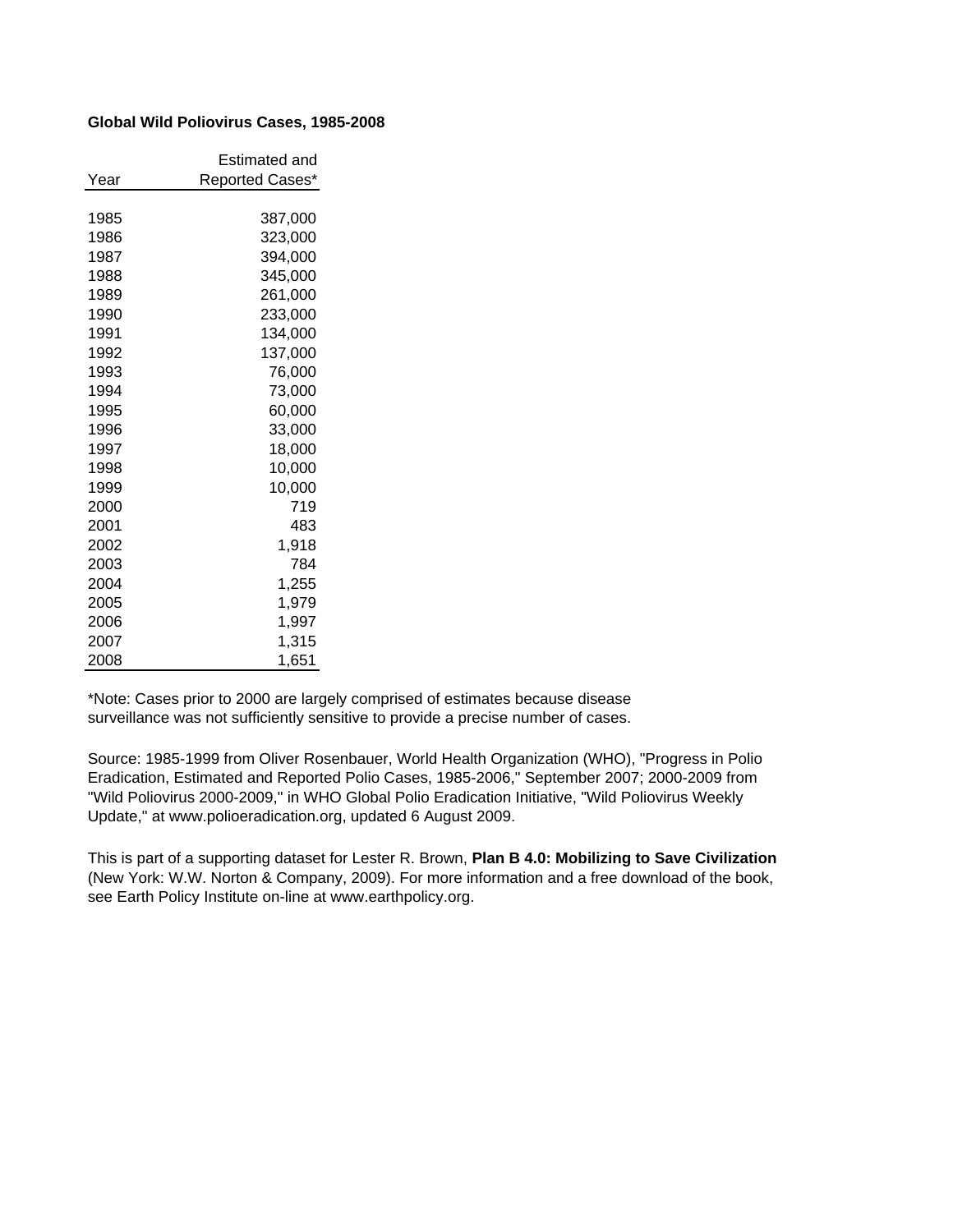

## Global Wild Poliovirus Cases, 1985-2008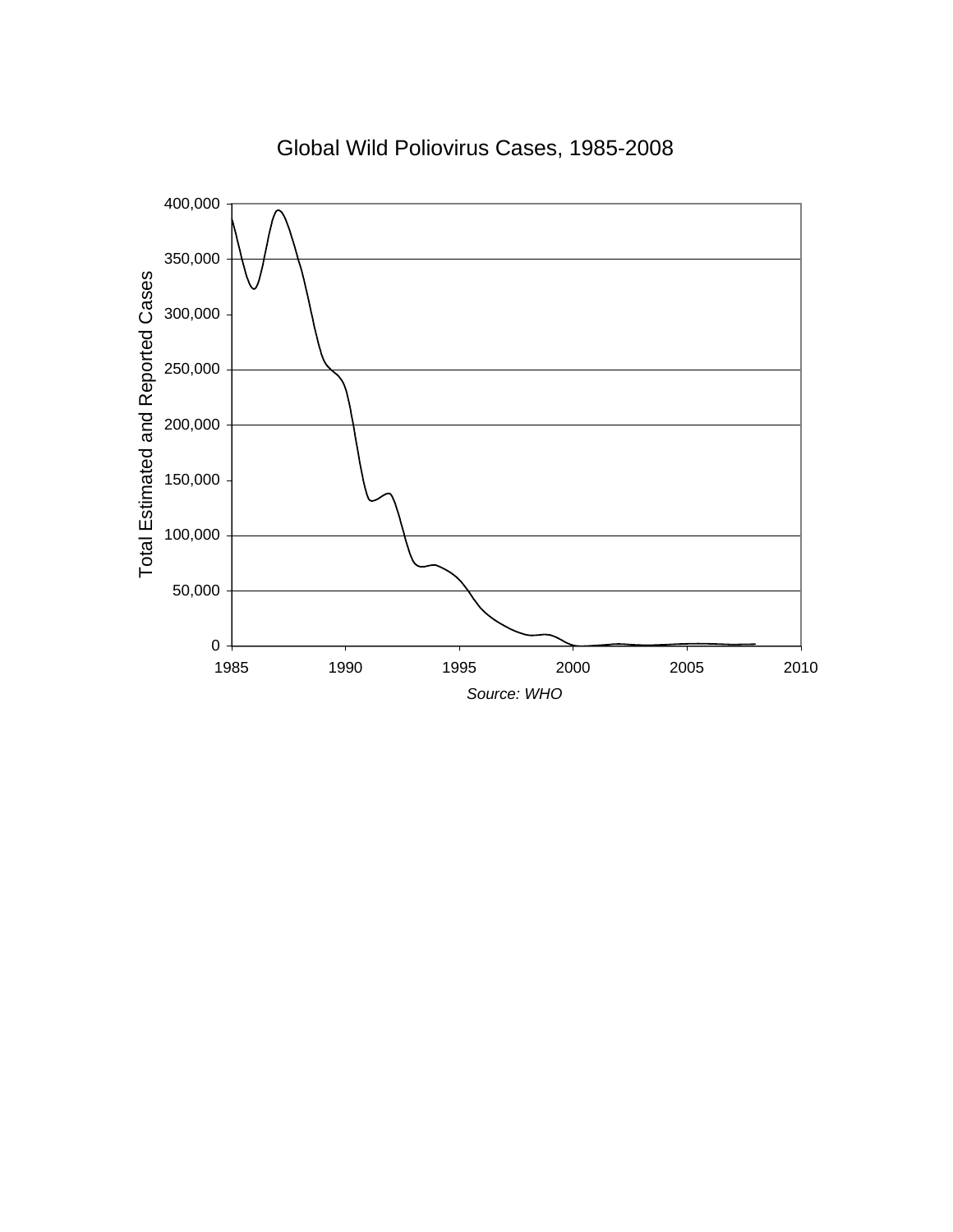|                                               |         | High-income           | Low- and middle- |
|-----------------------------------------------|---------|-----------------------|------------------|
| Cause                                         | World   | countries             | income countries |
|                                               |         | <b>Million Deaths</b> |                  |
|                                               |         |                       |                  |
| Cardiovascular diseases                       | 17.1    | 3.0                   | 14.0             |
| Infectious and parasitic diseases, including: | 9.5     | 0.2                   | 9.3              |
| Diarrhoeal diseases                           | $2.2\,$ | 0.0                   | 2.1              |
| <b>HIV/AIDS</b>                               | 2.0     | 0.0                   | 2.0              |
| <b>Tuberculosis</b>                           | 1.5     | 0.0                   | 1.4              |
| Malaria                                       | 0.9     | 0.0                   | 0.9              |
| Cancers, including:                           | 7.6     | 2.2                   | 5.4              |
| Trachea/bronchus/lung                         | 1.3     | 0.5                   | 0.8              |
| Respiratory infections                        | 4.3     | 0.3                   | 3.9              |
| Respiratory diseases                          | 4.0     | 0.5                   | 3.6              |
| Unintentional injuries                        | 3.9     | 0.3                   | 3.6              |
| Perinatal conditions                          | 3.2     | 0.0                   | 3.1              |
| Digestive diseases                            | 2.0     | 0.3                   | 1.7              |
| Intentional injuries                          | 1.6     | 0.2                   | 1.5              |
| Neuropsychiatric conditions                   | 1.3     | 0.5                   | 0.8              |
| Diabetes mellitus                             | 1.1     | 0.2                   | 0.9              |
| Diseases of the genitourinary system          | 0.9     | 0.2                   | 0.8              |
| Maternal conditions                           | 0.5     | 0.0                   | 0.5              |
| <b>Nutritional deficiencies</b>               | 0.5     | 0.0                   | 0.5              |
| <b>All Causes</b>                             | 58.8    | 8.1                   | 50.6             |

### **Leading Causes of Death in the World, 2004**

Note: Sums do not always add to totals because WHO excludes some "residual populations" outside WHO member states from its income categories and because minor causes of death are omitted from list.

Source: Compiled by Earth Policy Institute from "Mortality and Morbidity: Deaths - LMIC Countries by WHO Region," table for *The Global Burden of Disease: 2004 Update* (World Health Organization (WHO), 2008)*,* at www.who.int/healthinfo/global\_burden\_disease/estimates\_regional/en/index.html.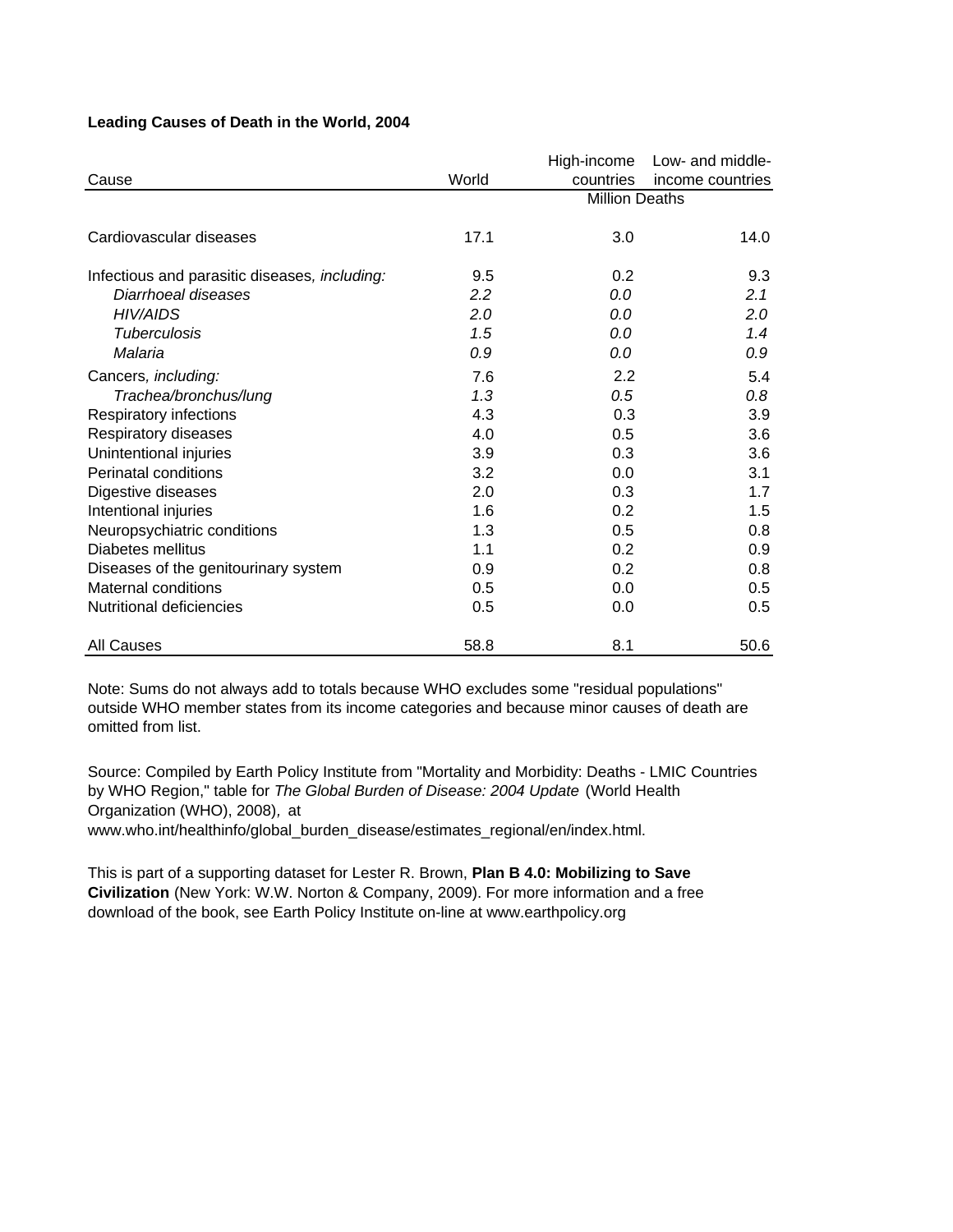| Year | Total Net ODA | <b>Total ODA Grants</b>             | Debt Forgiveness Grants |  |  |  |  |
|------|---------------|-------------------------------------|-------------------------|--|--|--|--|
|      |               | Billion U.S. Dollars (Current Year) |                         |  |  |  |  |
| 1960 | 4.7           | 3.7                                 | 0.0                     |  |  |  |  |
| 1961 | 5.2           | 4.0                                 | 0.0                     |  |  |  |  |
| 1962 | 5.6           | 4.0                                 | 0.0                     |  |  |  |  |
| 1963 | 5.8           | 3.9                                 | 0.0                     |  |  |  |  |
| 1964 | 5.9           | 3.8                                 | 0.0                     |  |  |  |  |
| 1965 | 6.5           | 3.7                                 | 0.0                     |  |  |  |  |
| 1966 | 6.5           | 3.7                                 | 0.0                     |  |  |  |  |
| 1967 | 6.4           | 3.6                                 | 0.0                     |  |  |  |  |
| 1968 | 6.9           | 3.3                                 | 0.0                     |  |  |  |  |
| 1969 | 6.9           | 3.2                                 | 0.0                     |  |  |  |  |
| 1970 | 6.7           | 3.3                                 | 0.0                     |  |  |  |  |
| 1971 | 7.3           | 3.6                                 | 0.0                     |  |  |  |  |
| 1972 | 8.8           | 4.4                                 | 0.3                     |  |  |  |  |
| 1973 | 8.7           | 4.5                                 | 0.0                     |  |  |  |  |
| 1974 | 11.2          | 5.3                                 | 0.0                     |  |  |  |  |
| 1975 | 13.3          | 6.3                                 | 0.0                     |  |  |  |  |
| 1976 | 13.2          | 6.6                                 | 0.1                     |  |  |  |  |
| 1977 | 15.0          | 7.2                                 | 0.2                     |  |  |  |  |
| 1978 | 19.1          | 9.4                                 | 0.7                     |  |  |  |  |
| 1979 | 21.8          | 11.7                                | 0.5                     |  |  |  |  |
| 1980 | 26.2          | 13.0                                | 1.2                     |  |  |  |  |
| 1981 | 24.6          | 12.2                                | 0.2                     |  |  |  |  |
| 1982 | 27.0          | 12.5                                | 0.1                     |  |  |  |  |
| 1983 | 26.8          | 13.3                                | 0.1                     |  |  |  |  |
| 1984 | 28.1          | 14.8                                | 0.1                     |  |  |  |  |
| 1985 | 28.8          | 17.0                                | 0.3                     |  |  |  |  |
| 1986 | 35.8          | 20.0                                | 0.3                     |  |  |  |  |
| 1987 | 40.6          | 22.2                                | 0.2                     |  |  |  |  |
| 1988 | 47.1          | 24.7                                | 0.3                     |  |  |  |  |
| 1989 | 45.7          | 25.8                                | 0.6                     |  |  |  |  |
| 1990 | 54.3          | 32.3                                | 4.3                     |  |  |  |  |
| 1991 | 58.3          | 36.5                                | 6.0                     |  |  |  |  |
| 1992 | 62.4          | 34.8                                | 3.0                     |  |  |  |  |
| 1993 | 56.1          | 33.5                                | 2.7                     |  |  |  |  |
| 1994 | 58.8          | 35.2                                | 3.5                     |  |  |  |  |
| 1995 | 58.8          | 36.2                                | 3.8                     |  |  |  |  |
| 1996 | 55.6          | 36.6                                | 3.5                     |  |  |  |  |
| 1997 | 48.5          | 31.3                                | 3.2                     |  |  |  |  |
| 1998 | 52.1          | 32.5                                | 3.3                     |  |  |  |  |
| 1999 | 53.2          | 33.9                                | 2.5                     |  |  |  |  |
| 2000 | 53.7          | 33.0                                | 2.2                     |  |  |  |  |
| 2001 | 52.4          | 33.5                                | 2.6                     |  |  |  |  |
| 2002 | 58.3          | 39.8                                | 5.4                     |  |  |  |  |
| 2003 | 69.1          | 50.9                                | 8.5                     |  |  |  |  |
| 2004 | 79.4          | 57.2                                | 7.3                     |  |  |  |  |
| 2005 | 107.1         | 83.4                                | 25.2                    |  |  |  |  |
| 2006 | 104.4         | 79.4                                | 19.9                    |  |  |  |  |
| 2007 | 103.5         | 75.3                                | 9.9                     |  |  |  |  |
| 2008 | 119.8         | 86.4                                | 11.3                    |  |  |  |  |

## **Official Development Assistance from Development Assistance Committee Members, 1960- 2008**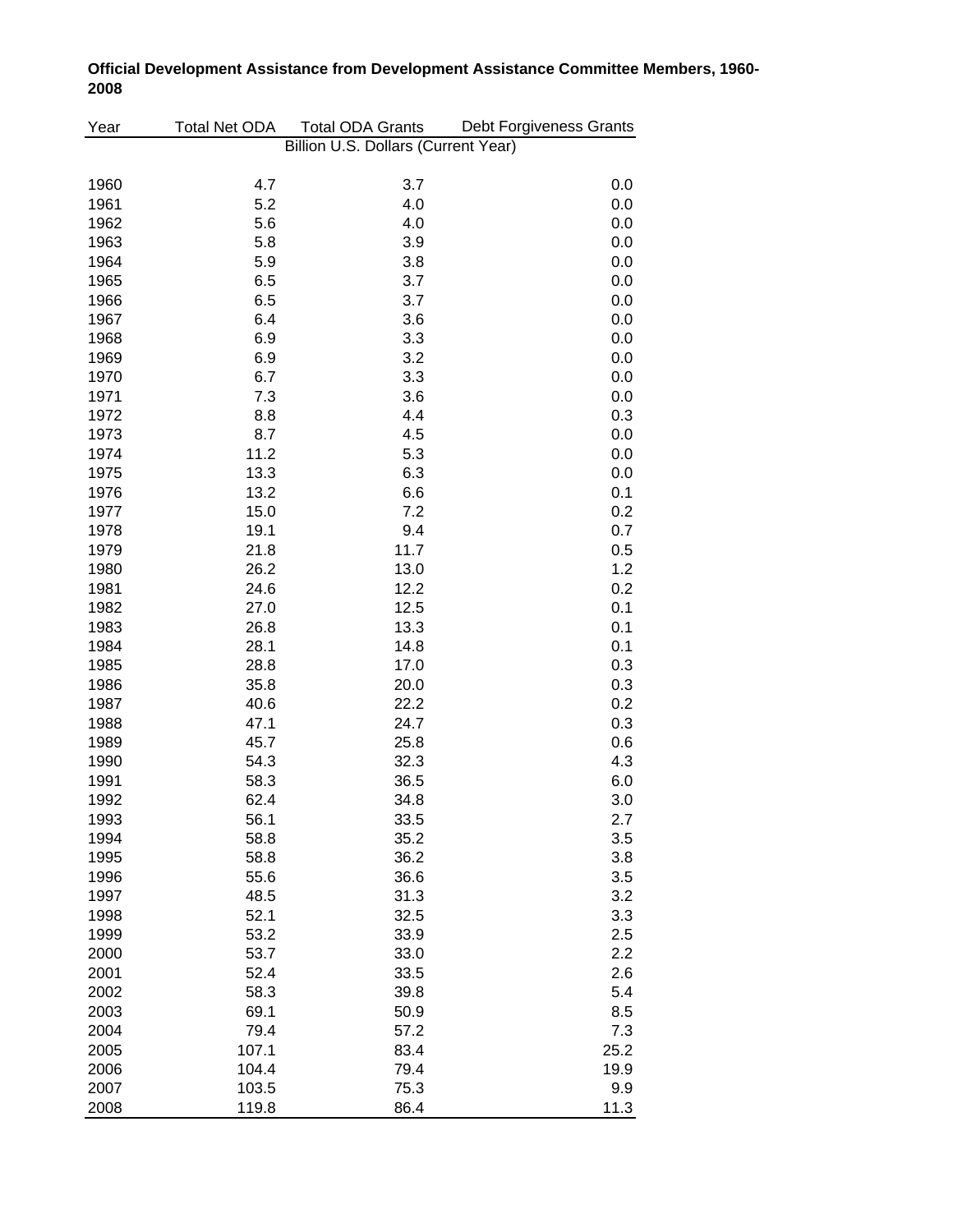### Notes:

1) Total Net ODA refers to total grants (transfers of cash, goods, and services not requiring repayment) and loans/credits provided to recipient countries, minus repayments to donor countries of principal on loans.

2) The Development Assistance Committee (DAC) is a group of twenty-three major bilateral donors: the EU-15, plus Australia, Canada, Japan, New Zealand, Norway, Switzerland, the United States, and the European Commission.

3) Total Net ODA from DAC countries is equal to 98.7% of total Net ODA distributed to recipient countries. Total ODA Grants from DAC countries is equal to 99.4% of total ODA Grants distributed to recipient countries. Debt Forgiveness Grants from DAC countries are equal to 99.9% of all Debt Forgiveness distributed to recipient countries.

Source: Organisation for Economic Cooperation and Development, *OECD Statistics* , electronic database, at http://stats.oecd.org/wbos/default.aspx, updated 30 March 2009; OECD, "DAC's Glossary," at www.oecd.org/glossary/0,3414,en\_2649\_3372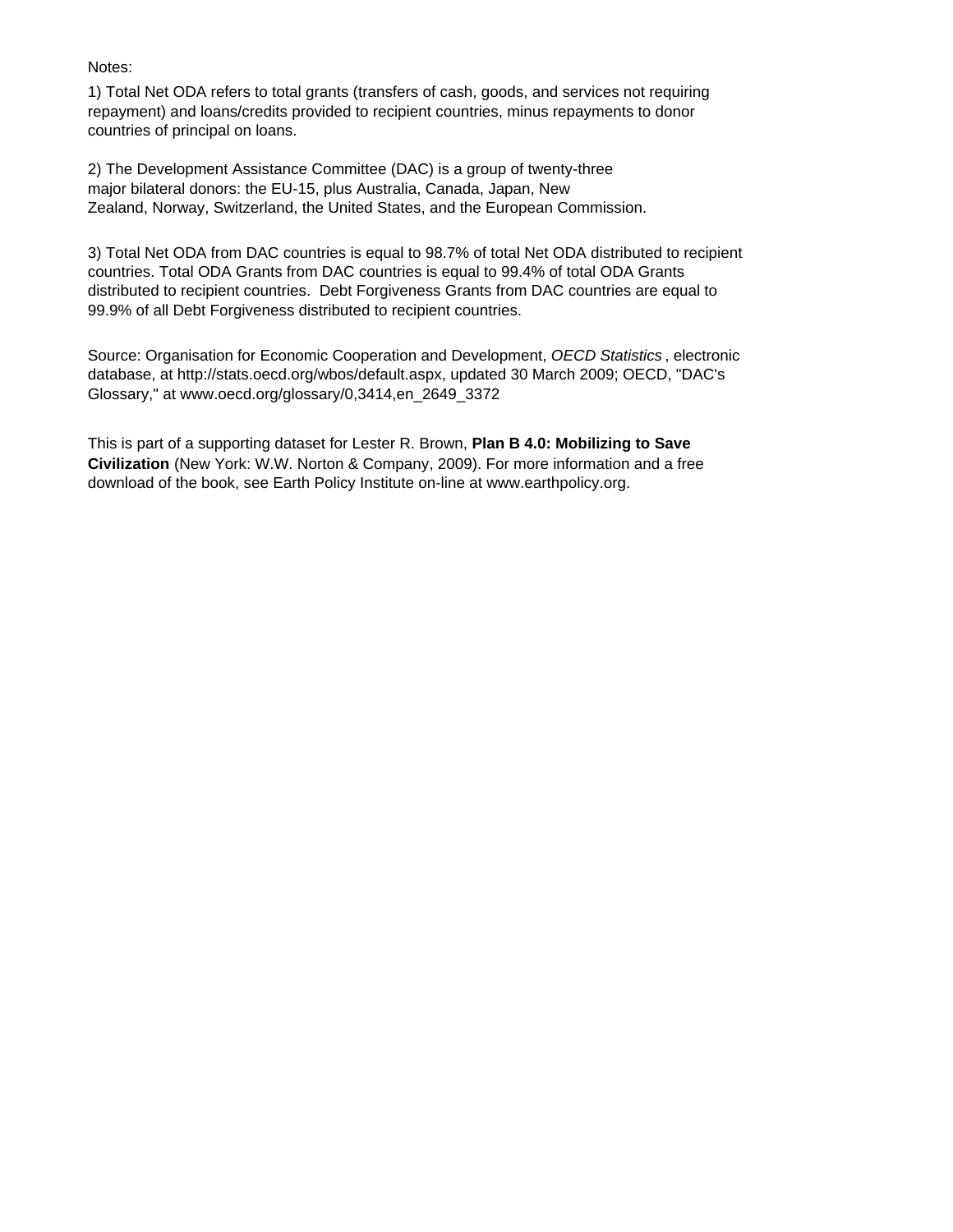

Official Development Assistance from Development Assistance Committee Members, 1960-2008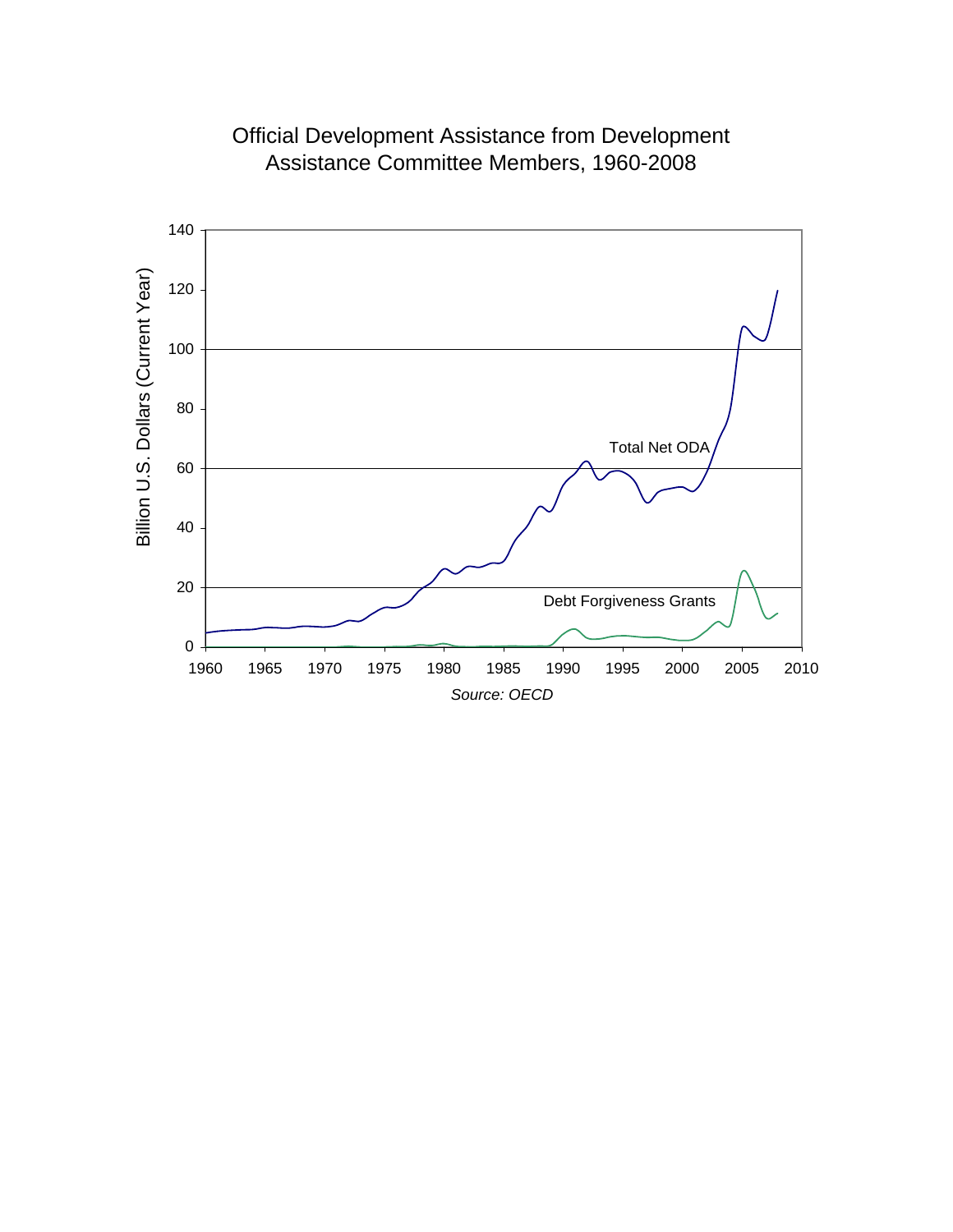| Year         | China | India <sup>(1)</sup>     | Brazil | Sub-Saharan Africa    | All Developing Countries <sup>(2)</sup> |
|--------------|-------|--------------------------|--------|-----------------------|-----------------------------------------|
|              |       |                          |        | Percent of Population |                                         |
| 1990         | 60    | 54                       | 15     | 58                    | 42                                      |
| 1995         | 36    | 49                       |        | 59                    | 35                                      |
| 2000         | 36    | $\overline{\phantom{0}}$ |        | 58                    | 34                                      |
| $2007^{(3)}$ | 16    | 42                       | 5      | 51                    | 25                                      |

### **Population Living Below \$1.25 Per Day in Selected Countries and Regions, 1990-2007**

(1) Number given for India's 1990 poverty rate differs slightly from number given in book due to difference between World Bank and United Nations population estimates.

 $<sup>(2)</sup>$  Developing countries include countries classified by the World Bank as low and middle income.</sup>

(3) For China, India, Sub-Saharan Africa, and All Developing Countries, World Bank uses 2005 numbers as estimates for 2007.

Source: World Bank, "Millennium Development Goals -- Country Tables," www.developmentgoals.org, 2009, various updates, viewed 23 July 2009 and 27 October 2009.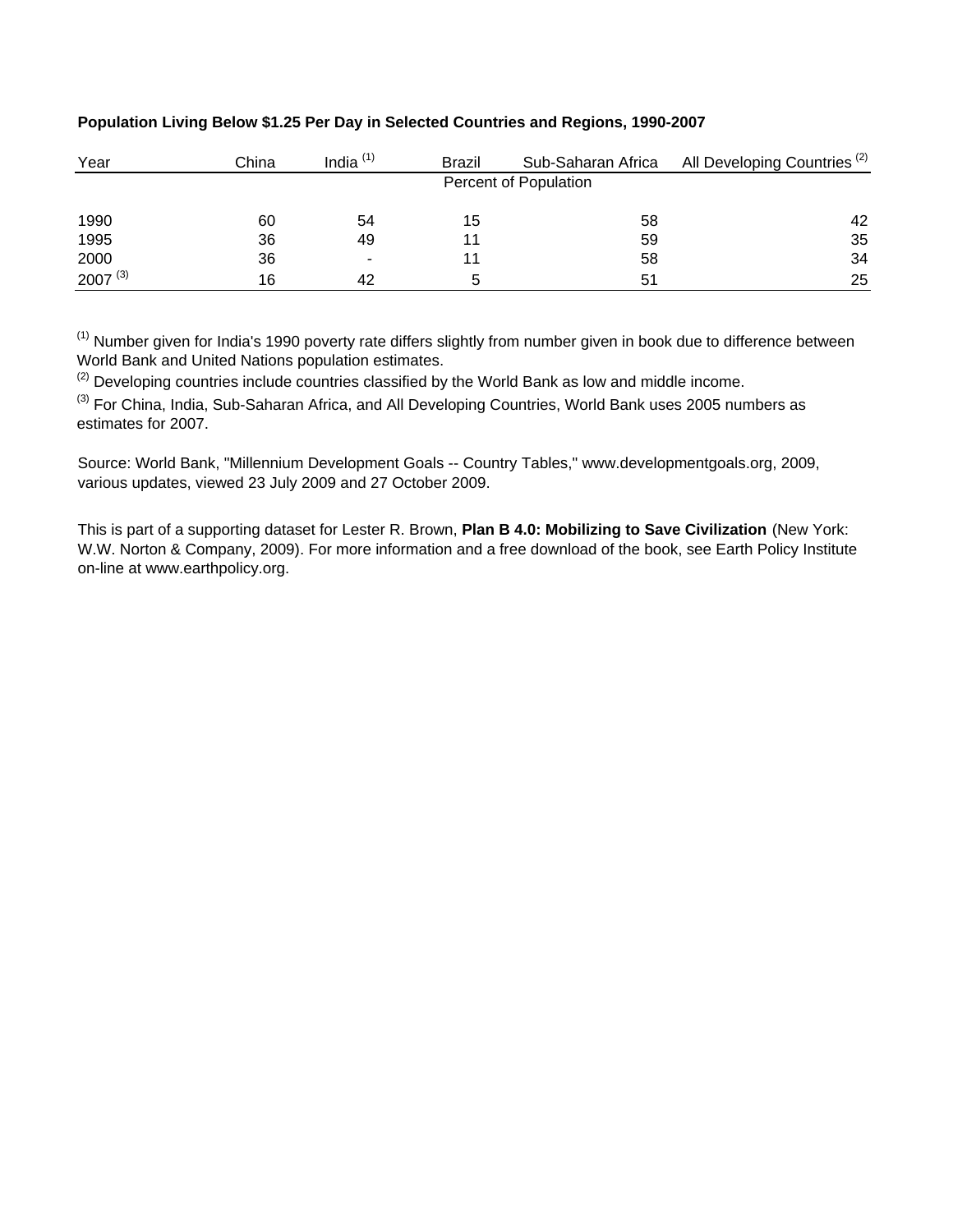

Population Living Below \$1.25 Per Day in Selected Countries and Regions, 1990-2007